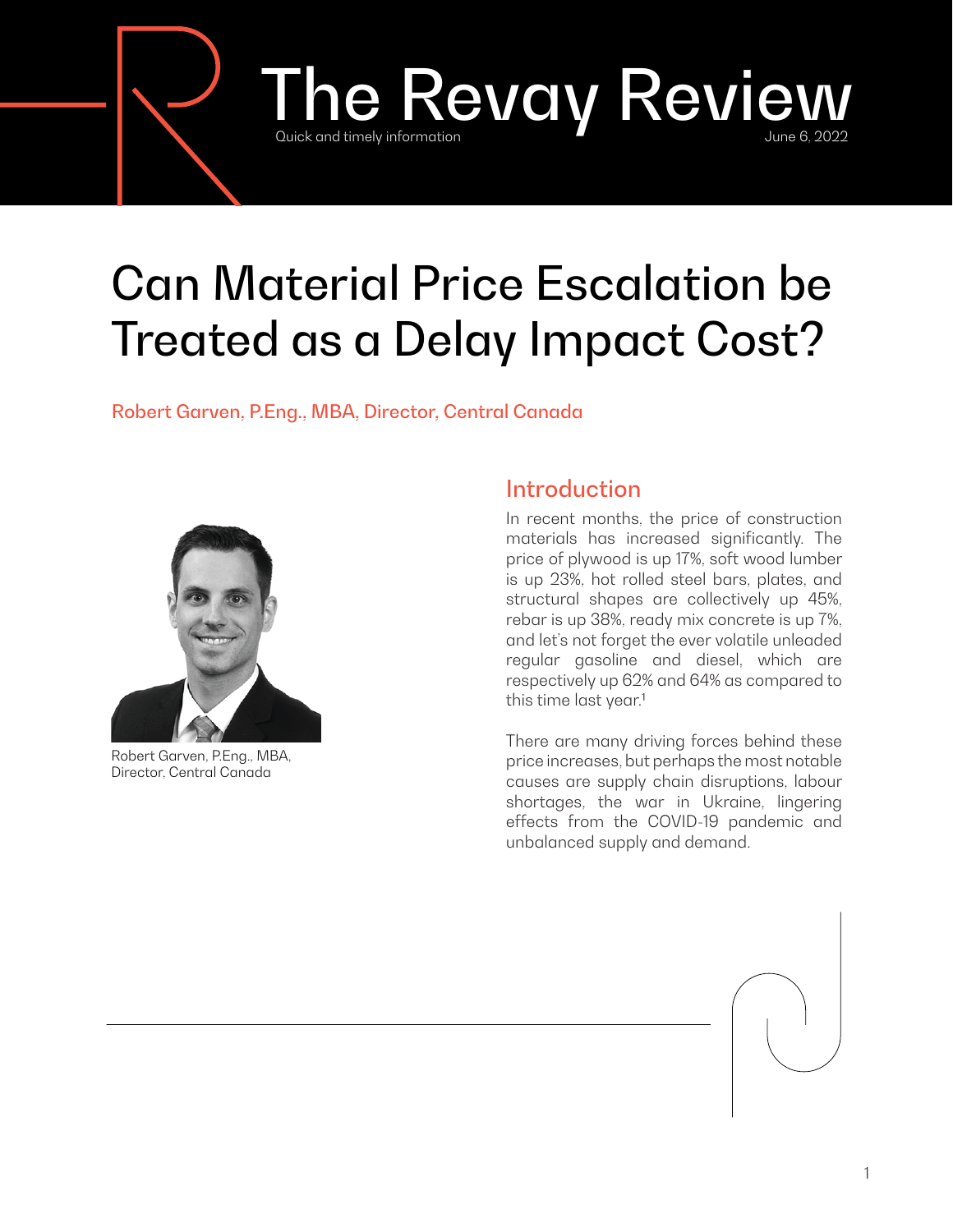The onset of these material price increases has been relatively sudden and the magnitude of the increases is arguably outside a range that anyone pricing a project could have reasonably predicted. As shown in Figure 1, with the exception of ready mix concrete prices, which tend to increase at the standard rate of inflation, material prices have been relatively stable over the past 5 years. However, in the early part of January 2021, material prices increased suddenly beyond ranges recently seen.



Figure 1 - Material price increases<sup>2</sup>

These increased prices have created an environment in which it is unclear which party has the responsibility to pay for the additional construction costs. The parties may choose to rely on material price escalation clauses in the contract, which the standard CCDC 2 contract does not address, or the parties may come to a mutually acceptable commercial agreement simply to keep the project moving forward. Either way, there is generally no universal method in determining the amount, if any, that is payable to cover the cost stemming from material price escalation.

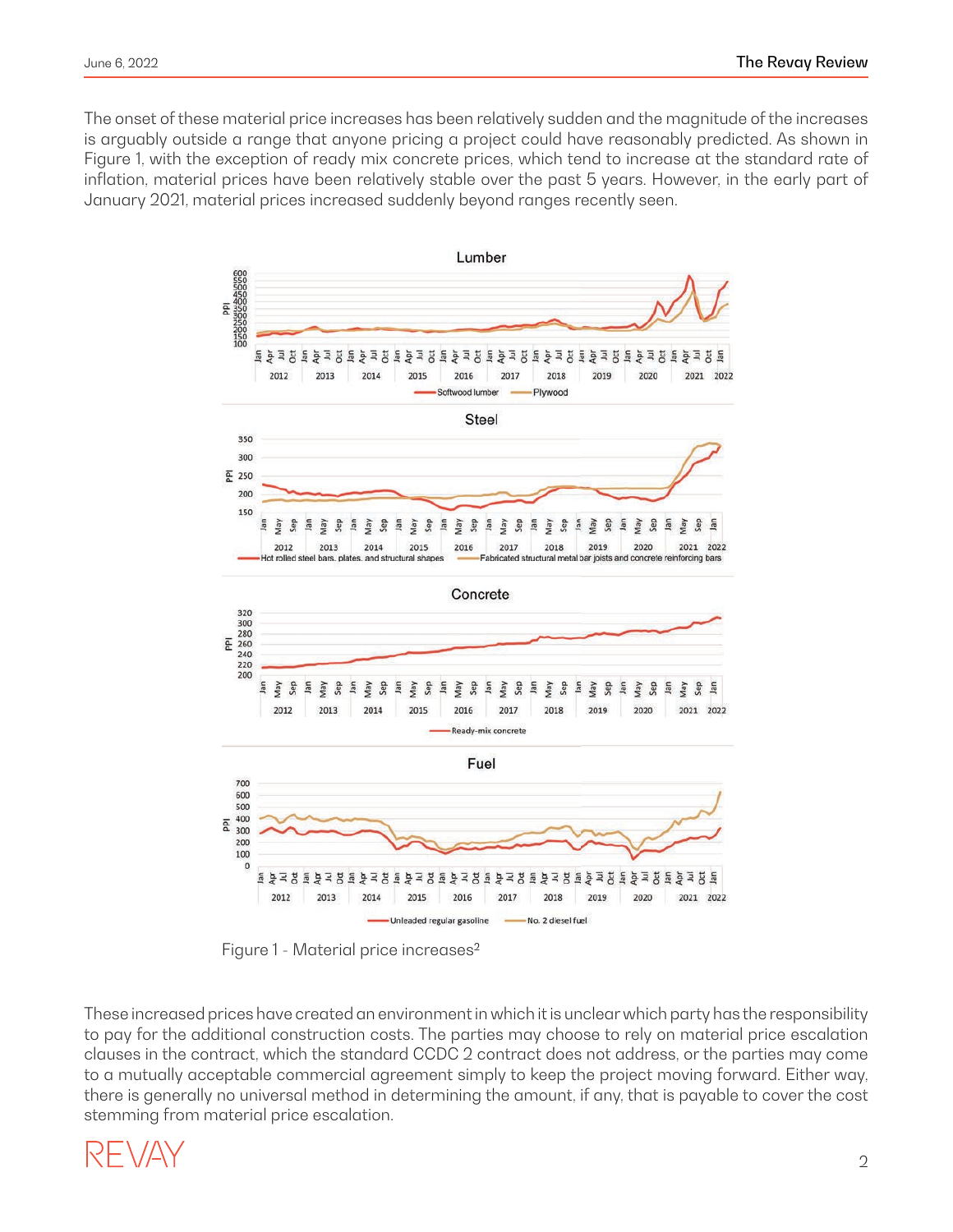### What happens when the project is delayed?

When the project is delayed in some form, the parties may have an interesting remedy that does not rely on material price escalation clauses in the contract. In this case, the escalation costs may be treated as delay impact costs.

Below we explore specific scenarios in which a project delay results in the contractor incurring additional costs due to material price escalation and how these may or may not form a basis for entitlement.

#### Owner caused delay

In the first example, the contractor planned to procure structural steel beginning in June 2020, and planned to complete procurement by the end of December 2020. However, as a result of delays in receiving the IFC drawings from the owner, it could only commence procurement at the beginning of October 2020, and due to the owner's delay in finalizing the design, the procurement period was extended and the contractor was only able to complete procurement by the end of September 2021. This scenario is represented in Figure 2, in which the delay is shown in relation to the Producer Price Index of structural steel shapes over time (shown in red).



#### Material Price Escalation - Impact of Delay

Figure 2 - Example of Impact of Delay on Material Price Escalation

In this case, had the contractor not been delayed in its procurement of steel, it would have been able to procure the material during a non-escalation period (planned period shown between the two vertical light grey lines); however, due to the delay, the contractor is now subjected to material price escalation (actual period between the two vertical dark grey lines). In this theoretical case and assuming no other delays on the project, the contractor may be entitled to delay impact costs representing the actual additional cost it incurred as a result of material price escalation.